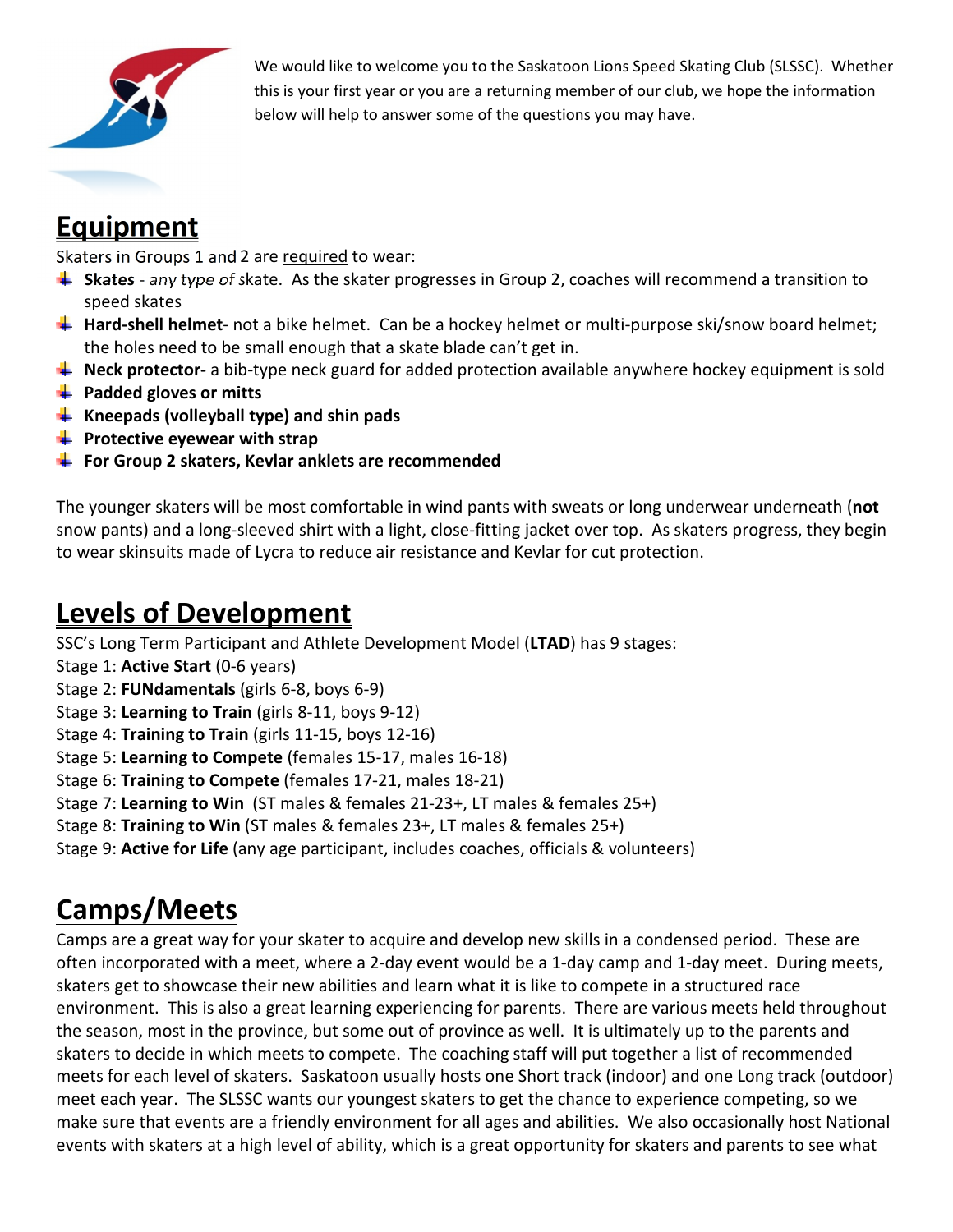can be accomplished. If you are unsure which meets are best for your son/daughter to attend, please discuss with your group coach.

We also try running a Mini Meet once a year during practice times on a Tuesday or Thursday evening. These are specifically geared towards the younger skaters to give them the chance to experience racing. These will usually span more than your usual skate time. You will receive information in advance of these events.

#### **How to register for meets**

Participation in meets is optional. We use an online system to register skaters. You will receive an email when registration opens and you can follow the link to register your skater. The cost of the meet (which is on the information sheet) will be added to your skater account. If you decide you want to go to an out of province meet, the process is with the exception that you will need to fill out a waiver (included with out of province information package) and give it to your group manager who will get it to the meet registrar.

#### **Officials/Coaches Clinics**

In order to continue to be a successful club, we offer clinics for coaches and officials throughout the year. Running meets requires numerous volunteers and officials, and those interested in becoming certified officials will be given the opportunity to attend clinics. Emails will go out informing the membership when these are available.

Our coaches are continuously learning and attending coaching clinics. In order to grow as a club, we are always on the lookout for great coaching staff. If interested, please talk to one of the current coaches.

## **Volunteering**

We love volunteers! Volunteering is also a great opportunity to get to know other club members. The biggest need for volunteers is always at meets, where we require the most at one time. There are also opportunities like helping to put in the ice at the oval, getting the lines put in, or moving mats to and from different arenas. There are volunteer sign-up requests that go out before meets or events where we need your help. **These are the events that help you work off your volunteer requirements.** Many of the volunteers you will see at the meets have fulfilled their volunteer credits and are doing it to support their children. We offer these opportunities to work off your volunteer requirement but hope that you will continue to volunteer even after your requirement is met. Volunteers play a huge part in helping to keep our sport going.

There are also things like putting mats on and off the ice which are just part of helping out for practices. This does not go towards volunteer requirements. It is simply required to keep our children safe during practice and the more parents we have helping, the more ice time the skaters get. Please lend a hand before or after your child's practice.

## **Fundraising**

**A. Purpose of Fundraising:** To provide funds for the Saskatoon Lions Speed Skating Club and help families cover costs of being in the club. Families can opt to pay out the Fundraising Requirement or to fundraise through fundraising programs offered by the club.

**B. Requirement Determination for the Year:** Fundraising requirements are tiered based on the program for each child. For families with more than one skater, the requirement is reduced by 50% for each additional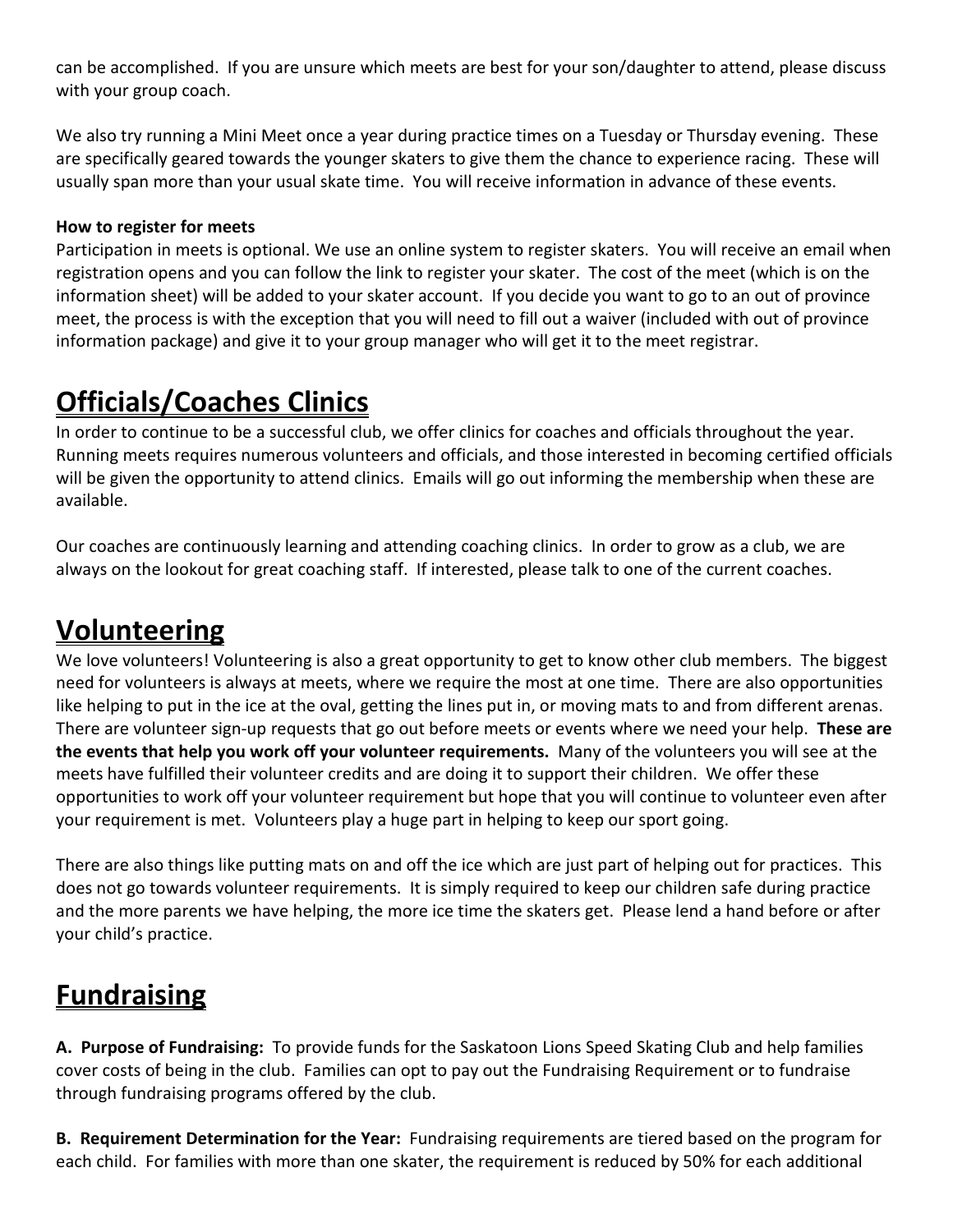skater. 100% of the fundraising requirement is assessed for the oldest skater in the family. Each skater following is assessed 50% their program's requirement. The total of all family members' requirements will be the Family's Fundraising Requirement for the year. The amounts are tracked in the family's "Fundraising Account."

**C. Requirement Fulfillment:** Fundraising proceeds will be credited to the Family's Fundraising account at 100% up to the Family's Fundraising Requirement for the year. Any amounts fundraised after this will be credited to the Skater Account at 75% of the fundraising proceeds. Amounts credited to the Skater Account can be used to pay for skater account charges such as entries to camps, meets and equipment purchases.

**D. Fundraising Opportunities:** Throughout the year, the club will "source" fundraising opportunities to present to the membership. The fundraising director will coordinate these programs through a volunteer coordinator. Fundraising coordinators will be compensated with \$40 credit for each program run. This \$40 credit will be credited to their account at 100% regardless of whether or not they have already met their fundraising requirement for the year. The credit will go against the Skater or Fundraising account depending on their current fundraising state (See C above).

**E. Balance at the end of the year:** Any outstanding amount owing on the Fundraising Account is due March 31. Any credits in the Skater Account can be carried forward to the next year and used towards Registration or Skater Account type expenses. Any credits used to pay for registration fees cannot be included to claim against the Fitness Tax Credit or Saskatchewan Active Families Credit. The exception to this rule is the Skate Deposit if the family no longer needs to rent skates through the club.

## **Where to Find More Information**

**SLSSC** www.slspeedskating.com – the latest calendars, events, and news about the Saskatoon Lions Speed Skating Club.

Find us on<br>Facebook at www.facebook.com/SaskatoonLionsSpeedSkatingClub

at www.facebook.com/SaskatchewanSpeedSkating

**SASSA** www.saskspeedskating.com - the latest calendars, events, and news on a provincial level about the Saskatchewan Amateur Speed Skating Association.

Find us on Facebook

**Speed Skating Canada** www.speedskating.ca – the latest calendars, events, and news about on a national level on Speed Skating Canada.

Find us on at www.facebook.com/SSC.PVC

#### Facebook

## **Where to Find Equipment**

As skaters progress specialty speed skating equipment is needed that may not readily available in Saskatoon; some of the equipment may need to be ordered online. Below are some of the sites that have been used in the past:

Canadian suppliers:

- **I** I Love Speed Skating BC www.ilovespeedskating.com carry everything from sharpening equipment to clothing and backpacks.
- **F** Red River Speed MB www.redriverspeed.com carry everything from sharpening equipment to clothing and backpacks.